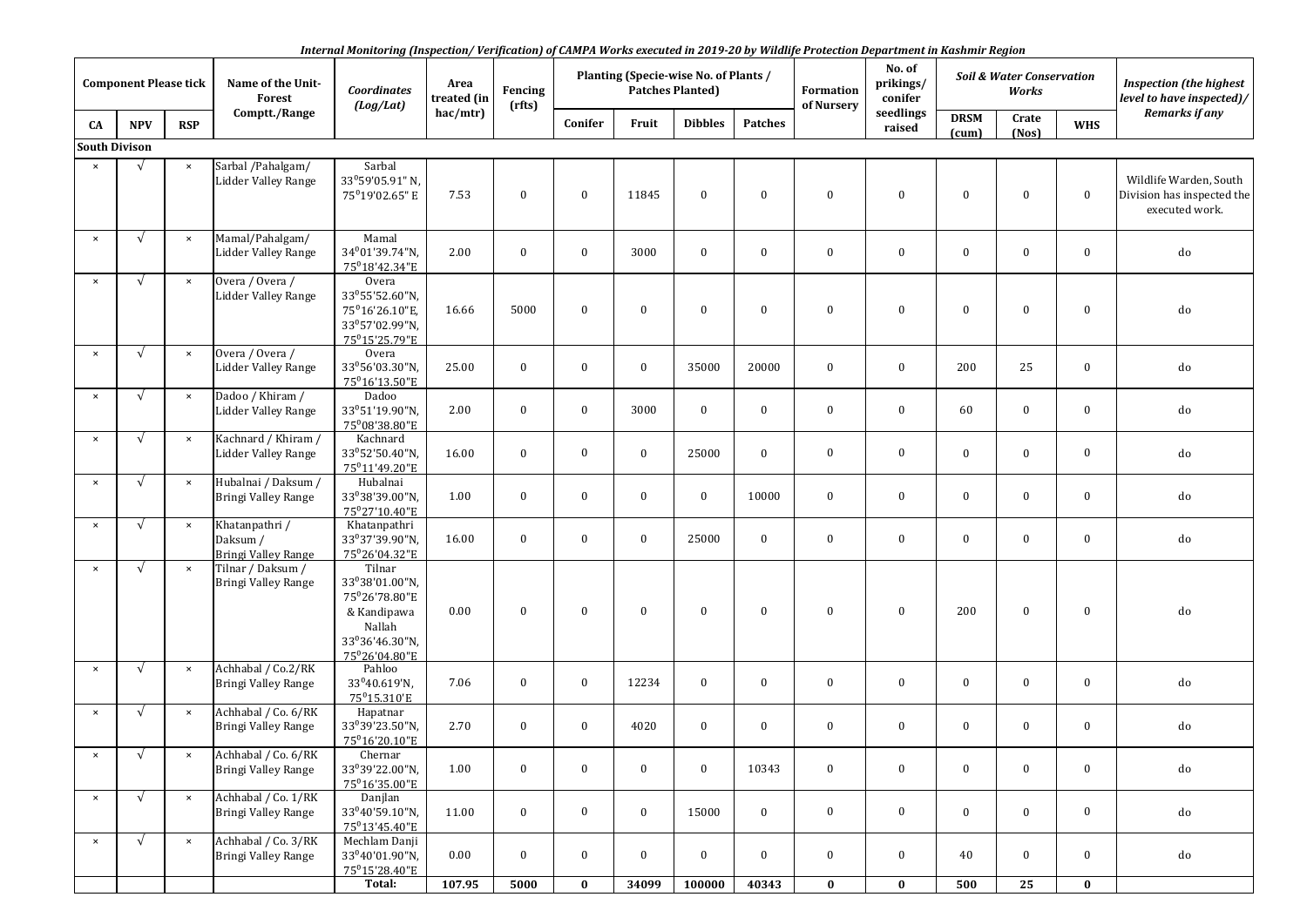| <b>Component Please tick</b> |                         |                | Name of the Unit-<br><b>Forest</b>               | Coordinates<br>(log/Lat)                                                                                                                                                                                                                                                                                                                                                                                                                                                                                                       | Area<br>treated (in | Fencing<br>(rfts) |                  |          | Planting (Specie-wise No. of Plants /<br><b>Patches Planted)</b> |                | Formation<br>of Nursery | No. of<br>prikings/<br>conifer | Soil & Water Conservation<br>Works |                |              | <b>Inspection (the highest</b> )<br>level to have inspected)/            |
|------------------------------|-------------------------|----------------|--------------------------------------------------|--------------------------------------------------------------------------------------------------------------------------------------------------------------------------------------------------------------------------------------------------------------------------------------------------------------------------------------------------------------------------------------------------------------------------------------------------------------------------------------------------------------------------------|---------------------|-------------------|------------------|----------|------------------------------------------------------------------|----------------|-------------------------|--------------------------------|------------------------------------|----------------|--------------|--------------------------------------------------------------------------|
| CA                           | <b>NPV</b>              | <b>RSP</b>     | Comptt./Range                                    |                                                                                                                                                                                                                                                                                                                                                                                                                                                                                                                                | hac/mtr)            |                   | Conifer          | Fruit    | <b>Dibbles</b>                                                   | <b>Patches</b> |                         | seedlings<br>raised            | <b>DRSM</b><br>(cum)               | Crate<br>(Nos) | <b>WHS</b>   | Remarks if any                                                           |
|                              | <b>Shopian Division</b> |                |                                                  |                                                                                                                                                                                                                                                                                                                                                                                                                                                                                                                                |                     |                   |                  |          |                                                                  |                |                         |                                |                                    |                |              |                                                                          |
| $\times$                     | $\sqrt{ }$              | $\pmb{\times}$ | Gunnard/Rb-7/<br>Hirpora                         | N 33 <sup>0</sup> 40' 16.87<br>E 74 <sup>0</sup> 42' 13.42                                                                                                                                                                                                                                                                                                                                                                                                                                                                     | 1.55                | $\bf{0}$          | $\bf{0}$         | 1846     | 6964                                                             | $\bf{0}$       | $\bf{0}$                | $\bf{0}$                       | 139.03                             | 42             | $\bf{0}$     |                                                                          |
| $\times$                     | $\sqrt{ }$              | $\pmb{\times}$ | Hajinard Panyer/42-<br>L/Tral                    | N 33 <sup>0</sup> 55' 0.10<br>E 75 <sup>0</sup> 11' 0.01                                                                                                                                                                                                                                                                                                                                                                                                                                                                       | 5.55                | 1362              | $\boldsymbol{0}$ | 5122     | $\overline{0}$                                                   | $\bf{0}$       | $\bf{0}$                | $\bf{0}$                       | $\bf{0}$                           | $\bf{0}$       | $\bf{0}$     |                                                                          |
| $\pmb{\times}$               | $\sqrt{ }$              | $\pmb{\times}$ | Chewas/42-L/Tral                                 | N 33 <sup>0</sup> 54' 46.46<br>E 75 <sup>0</sup> 10' 36.05                                                                                                                                                                                                                                                                                                                                                                                                                                                                     | $\bf{0}$            | $\bf{0}$          | $\bf{0}$         | $\bf{0}$ | $\overline{0}$                                                   | $\bf{0}$       | $\bf{0}$                | $\boldsymbol{0}$               | 52                                 | $\bf{0}$       | $\bf{0}$     |                                                                          |
| $\pmb{\times}$               | $\sqrt{ }$              | $\pmb{\times}$ | Banjandar-Hajinard/<br>42-L/Tral                 | N 33 <sup>0</sup> 55' 02.09<br>E 75 <sup>0</sup> 10' 55.18                                                                                                                                                                                                                                                                                                                                                                                                                                                                     | $\bf{0}$            | $\bf{0}$          | $\bf{0}$         | $\bf{0}$ | $\bf{0}$                                                         | $\bf{0}$       | $\bf{0}$                | $\bf{0}$                       | 77                                 | $\bf{0}$       | $\bf{0}$     |                                                                          |
| $\boldsymbol{\times}$        | $\sqrt{ }$              | $\times$       | Kathward(Nalchinard)<br>/ 42-L/Tral              | N 33 <sup>0</sup> 54' 762<br>E 75 <sup>0</sup> 10' 637                                                                                                                                                                                                                                                                                                                                                                                                                                                                         | $\bf{0}$            | $\bf{0}$          | $\bf{0}$         | $\bf{0}$ | $\bf{0}$                                                         | $\bf{0}$       | $\bf{0}$                | $\bf{0}$                       | 39                                 | $\bf{0}$       | $\bf{0}$     |                                                                          |
| $\pmb{\times}$               | $\sqrt{ }$              | $\pmb{\times}$ | Fatchrayal/42-L/Tral                             | N 33 <sup>0</sup> 55' 48.22<br>E 75 <sup>0</sup> 11' 31.08                                                                                                                                                                                                                                                                                                                                                                                                                                                                     | $\bf{0}$            | $\bf{0}$          | $\bf{0}$         | $\bf{0}$ | $\bf{0}$                                                         | $\bf{0}$       | $\bf{0}$                | $\boldsymbol{0}$               | $\bf{0}$                           | $\bf{0}$       | $\mathbf{1}$ | Wildlife Warden, Shopian<br>Division has inspected the                   |
| $\times$                     | $\sqrt{ }$              | $\pmb{\times}$ | Pinglish-Nagwardi/41<br>L/Tral                   | N 33 <sup>0</sup> 54' 230<br>E75 <sup>0</sup> 09' 002                                                                                                                                                                                                                                                                                                                                                                                                                                                                          | $\bf{0}$            | $\bf{0}$          |                  | 0        | $\bf{0}$                                                         | $\bf{0}$       | $\bf{0}$                | $\bf{0}$                       | $\bf{0}$                           | $\bf{0}$       | $\mathbf{1}$ | executed work and<br>Regional Wildlife Warden,                           |
| $\pmb{\times}$               | $\sqrt{ }$              | $\pmb{\times}$ | Fatchrayal/42-L/Tral                             | N 33 <sup>0</sup> 54' 235<br>E75 <sup>0</sup> 09' 002                                                                                                                                                                                                                                                                                                                                                                                                                                                                          | $\overline{2}$      | $\bf{0}$          | $\bf{0}$         | $\bf{0}$ | 3621                                                             | $\bf{0}$       | $\bf{0}$                | $\bf{0}$                       | $\bf{0}$                           | $\bf{0}$       | $\bf{0}$     | Kashmir has randomly<br>checked the work as well.                        |
| $\pmb{\times}$               | $\sqrt{ }$              | $\pmb{\times}$ | Seerwani-Satoora/36                              | N 34 <sup>0</sup> 03' 113<br>E 75 <sup>0</sup> 03' 713                                                                                                                                                                                                                                                                                                                                                                                                                                                                         | $\bf{0}$            | 2356              | $\bf{0}$         | 7015     | $\bf{0}$                                                         | $\bf{0}$       | $\bf{0}$                | $\boldsymbol{0}$               | $\bf{0}$                           | $\bf{0}$       | $\bf{0}$     |                                                                          |
| $\pmb{\times}$               | $\sqrt{ }$              | $\pmb{\times}$ | Halinard-Satoora/<br>36/Khangund                 | N 34 <sup>0</sup> 02' 38.78<br>E 75 <sup>0</sup> 03' 10.61                                                                                                                                                                                                                                                                                                                                                                                                                                                                     | $\bf{0}$            | $\bf{0}$          | $\bf{0}$         | $\bf{0}$ | $\overline{0}$                                                   | $\bf{0}$       | $\bf{0}$                | $\bf{0}$                       | 58                                 | $\bf{0}$       | $\bf{0}$     |                                                                          |
| $\pmb{\times}$               | $\sqrt{ }$              | $\pmb{\times}$ | Zoistan-Hajin/38/<br>Khangund                    | N 34 <sup>0</sup> 04' 0.24<br>$E 75^0 04' 0.8$                                                                                                                                                                                                                                                                                                                                                                                                                                                                                 | 0.15                | $\bf{0}$          | $\bf{0}$         | $\bf{0}$ | 2000                                                             | $\mathbf{0}$   | $\bf{0}$                | $\mathbf{0}$                   | $\bf{0}$                           | $\bf{0}$       | $\bf{0}$     |                                                                          |
| $\pmb{\times}$               | $\sqrt{ }$              | $\pmb{\times}$ | Shikargah Tral                                   | N 33 <sup>0</sup> 53' 849<br>E75 <sup>0</sup> 08' 118                                                                                                                                                                                                                                                                                                                                                                                                                                                                          | 0.9                 | $\bf{0}$          | $\bf{0}$         | $\bf{0}$ | $\bf{0}$                                                         | $\bf{0}$       | 0.9                     | 80000                          | $\bf{0}$                           | $\bf{0}$       | $\bf{0}$     |                                                                          |
| $\pmb{\times}$               | $\sqrt{ }$              | $\pmb{\times}$ | Khangund Range                                   | N 34 <sup>0</sup> 01' 58<br>E 75 <sup>0</sup> 04' 206                                                                                                                                                                                                                                                                                                                                                                                                                                                                          | 0.15                | $\mathbf{0}$      | $\bf{0}$         | $\bf{0}$ | $\mathbf{0}$                                                     | $\mathbf{0}$   | $\bf{0}$                | 18000                          | $\bf{0}$                           | $\bf{0}$       | $\bf{0}$     |                                                                          |
|                              |                         |                |                                                  | Total:                                                                                                                                                                                                                                                                                                                                                                                                                                                                                                                         | 10.30               | 3718              | $\bf{0}$         | 12137    | 5621                                                             | $\bf{0}$       | $\bf{0}$                | 98000                          | 226                                | $\bf{0}$       | $\mathbf{2}$ |                                                                          |
|                              | <b>Central Division</b> |                |                                                  |                                                                                                                                                                                                                                                                                                                                                                                                                                                                                                                                |                     |                   |                  |          |                                                                  |                |                         |                                |                                    |                |              |                                                                          |
| $\boldsymbol{\mathsf{x}}$    | $\mathbf{v}$            | $\pmb{\times}$ | Sharsbal (Range<br>Dachigam)                     | N 34 <sup>0</sup> 09' 671<br>E 74 <sup>0</sup> 55' 565<br>N 34 <sup>0</sup> 09' 716<br>E 74 <sup>0</sup> 55' 603<br>N 34 <sup>0</sup> 09' 705<br>E 74 <sup>0</sup> 55' 809<br>N 34 <sup>0</sup> 09' 649<br>E 74 <sup>0</sup> 55' 979<br>N 34 <sup>0</sup> 07' 471<br>E 74 <sup>0</sup> 56' 670<br>N 34 <sup>0</sup> 07' 429<br>E 74 <sup>0</sup> 56' 663<br>N $34^0\,06'$ 944<br>E 74 <sup>0</sup> 57' 059<br>N 34 <sup>0</sup> 09' 027<br>E 74 <sup>0</sup> 55' 047<br>N 34 <sup>0</sup> 07' 310<br>E 74 <sup>0</sup> 56' 319 | 43                  | 8600              |                  | 70000    | $\bf{0}$                                                         | $\mathbf{0}$   | $\bf{0}$                | $\bf{0}$                       | 728                                | 22             | $\bf{0}$     | Wildlife Warden, Central<br>Division has inspected the<br>executed work. |
| $\times$                     | $\sqrt{ }$              | $\times$       | Dara Conservation<br>Reserve (Range<br>Dachigam) | N 34 <sup>0</sup> 19' 436<br>E 74 <sup>0</sup> 92' 820                                                                                                                                                                                                                                                                                                                                                                                                                                                                         | 6                   | 3000              | 8500             |          | $\mathbf{0}$                                                     | $\mathbf{0}$   | $\mathbf{0}$            | $\bf{0}$                       | $\bf{0}$                           | $\bf{0}$       | $\bf{0}$     | do                                                                       |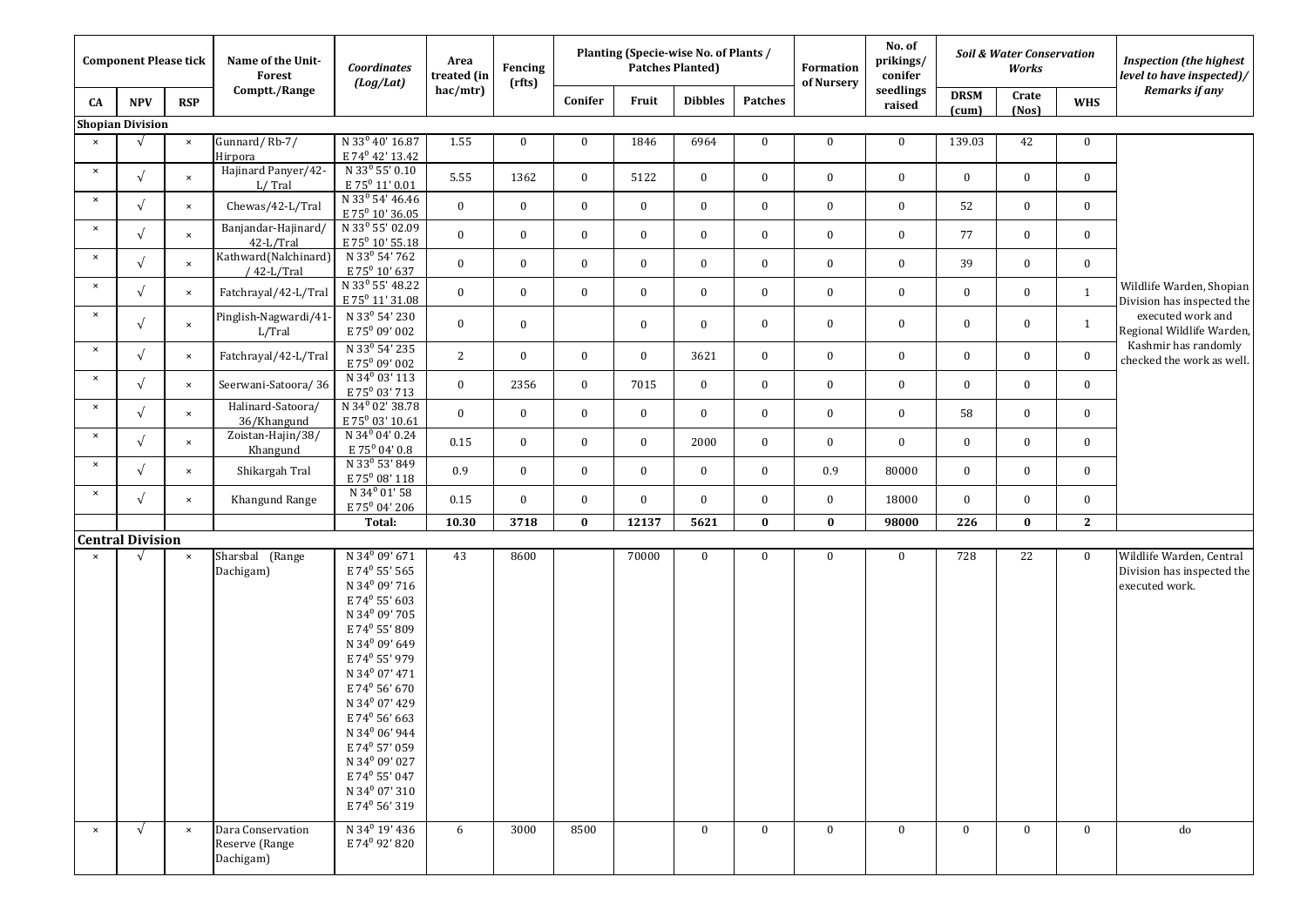| <b>Component Please tick</b>            |            |                       | Name of the Unit-<br><b>Forest</b>                                                                           | Coordinates<br>(log/Lat)                                                                                                                                                                                                                                                                        | Area<br>treated (in | Planting (Specie-wise No. of Plants /<br><b>Patches Planted)</b><br>Fencing<br>(rfts) |          |              |                |                | Formation<br>of Nursery | No. of<br>prikings/<br>conifer | Soil & Water Conservation<br>Works |                |              | <b>Inspection (the highest</b><br>level to have inspected)/                                                                                                 |
|-----------------------------------------|------------|-----------------------|--------------------------------------------------------------------------------------------------------------|-------------------------------------------------------------------------------------------------------------------------------------------------------------------------------------------------------------------------------------------------------------------------------------------------|---------------------|---------------------------------------------------------------------------------------|----------|--------------|----------------|----------------|-------------------------|--------------------------------|------------------------------------|----------------|--------------|-------------------------------------------------------------------------------------------------------------------------------------------------------------|
| CA                                      | <b>NPV</b> | <b>RSP</b>            | Comptt./Range                                                                                                |                                                                                                                                                                                                                                                                                                 | hac/mtr)            |                                                                                       | Conifer  | Fruit        | <b>Dibbles</b> | <b>Patches</b> |                         | seedlings<br>raised            | <b>DRSM</b><br>(cum)               | Crate<br>(Nos) | <b>WHS</b>   | Remarks if any                                                                                                                                              |
| $\pmb{\times}$                          | $\sqrt{ }$ | $\boldsymbol{\times}$ | SDA Club Thajwas and<br>Trunkhul Thajwas<br>Sonmarg (Range<br>Ganderbal)                                     | N 34 <sup>0</sup> 18' 105 E<br>75 <sup>0</sup> 15' 992<br>N 34 <sup>0</sup> 18' 037 E<br>75 <sup>0</sup> 16 023<br>N 34 <sup>0</sup> 17' 865E<br>$75^0$ 16' 276<br>N 34 <sup>0</sup> 17' 885 E<br>$75^{\circ}$ 16' 483                                                                          | 13.5                | 6506                                                                                  | 500      | 19500        | $\bf{0}$       | $\mathbf{0}$   | $\bf{0}$                | $\bf{0}$                       | 100                                |                | $\bf{0}$     | ${\rm do}$                                                                                                                                                  |
| $\pmb{\times}$                          | $\sqrt{ }$ | $\pmb{\times}$        | Kundi Nalla, Belapati<br>Wangath and<br>Dogapati Wangath<br><b>Conservation Reserve</b><br>(Range Ganderbal) | N 34 <sup>0</sup> 19' 115<br>E 74 <sup>0</sup> 57' 423<br>N 34 <sup>0</sup> 19' 289<br>E 74 <sup>0</sup> 56' 939<br>N 34 <sup>0</sup> 19' 013 E<br>$74^{\rm o}$ 57' 013<br>N 34º 21' 398 E<br>74° 58' 976<br>N 34º 21' 684 E<br>74 <sup>0</sup> 59' 371                                         | 27                  | 11082 Rfts                                                                            | 500      | 39500        |                |                |                         |                                | 125                                |                | $\bf{0}$     | do                                                                                                                                                          |
| $\times$                                | $\sqrt{ }$ | $\times$              | Kokernarji Khudalove<br>and Kharhajin<br>Khobnmoh of Range<br>Khrew)                                         | N 34 <sup>0</sup> 00' 924 E<br>$75^0$ 01' 613<br>N 34 <sup>0</sup> 04' 807 E<br>75 <sup>0</sup> 00' 154<br>N 34 <sup>0</sup> 03' 545 E<br>74° 55' 425<br>N 34 <sup>0</sup> 04' 131 E<br>750 02' 294<br>N 34 <sup>0</sup> 04' 197 E<br>750 02' 294<br>N 34 <sup>0</sup> 04' 241 E<br>750 02' 240 | 42                  | 11256                                                                                 | 5000     | 55000        | $\bf{0}$       | $\mathbf{0}$   | $\bf{0}$                | $\bf{0}$                       | 151                                |                | $\bf{0}$     | do                                                                                                                                                          |
| $\pmb{\times}$<br><b>North Division</b> | $\sqrt{ }$ | $\times$              |                                                                                                              | Total:                                                                                                                                                                                                                                                                                          | 131.5               | 29362                                                                                 | 14500    | 184000       | $\bf{0}$       | $\bf{0}$       | $\bf{0}$                | $\bf{0}$                       | 1104                               | 22             | $\bf{0}$     |                                                                                                                                                             |
| $\boldsymbol{\mathsf{x}}$               | $\sqrt{ }$ | $\pmb{\times}$        | <b>Gulmarg Wildlife</b><br>Sanctuary/Comptt.<br>No.50 Gulmarg Range                                          | N 34°01'.755"<br>E 74°23'. 871"<br>N 34° 01'.755"<br>E 74° 23'.871"<br>N 34°00'.752"<br>E 74.23'. 932"                                                                                                                                                                                          | 19.64               | 5803                                                                                  |          | 10000        | 25752          | 5000           | $\mathbf{0}$            | $\bf{0}$                       | $\bf{0}$                           | 44             | $\bf{0}$     | Wildlife Warden, North<br>Division has inspected the<br>executed work and<br>Regional Wildlife Warden,<br>Kashmir has randomly<br>checked the work as well. |
| $\times$                                | $\sqrt{ }$ | $\pmb{\times}$        | Kazinag/Baramulla<br>Range                                                                                   | N34°10'.36.9" E<br>74°10' 0.10"                                                                                                                                                                                                                                                                 | $\bf{0}$            | $\bf{0}$                                                                              | $\bf{0}$ | $\bf{0}$     | $\mathbf{0}$   | $\mathbf{0}$   | $\bf{0}$                | $\bf{0}$                       | 175.99                             | $\bf{0}$       | $\bf{0}$     |                                                                                                                                                             |
| $\times$                                | $\sqrt{ }$ | $\pmb{\times}$        | Limber/Baramulla<br>Range                                                                                    | N 34°0.9'49.4"<br>E 74°12' 46.1"                                                                                                                                                                                                                                                                | 11.32               | 3400                                                                                  |          | 10000        | 27855          | 28612          | $\mathbf{0}$            | $\bf{0}$                       | 200.18                             | $\mathbf{0}$   | $\bf{0}$     |                                                                                                                                                             |
| $\times$                                | $\sqrt{ }$ | $\times$              | Lachipora/Baramulla<br>Range                                                                                 | N 34°10'.08.3"<br>E 74°05'03.4"<br>N34°18'.19.2"<br>E 74°07'27.3"                                                                                                                                                                                                                               | $\bf{0}$            | $\bf{0}$                                                                              | $\bf{0}$ | $\mathbf{0}$ | $\mathbf{0}$   | $\mathbf{0}$   | $\mathbf{0}$            | $\bf{0}$                       | 481.99                             | $\mathbf{0}$   | $\mathbf{0}$ | $_{\rm do}$                                                                                                                                                 |